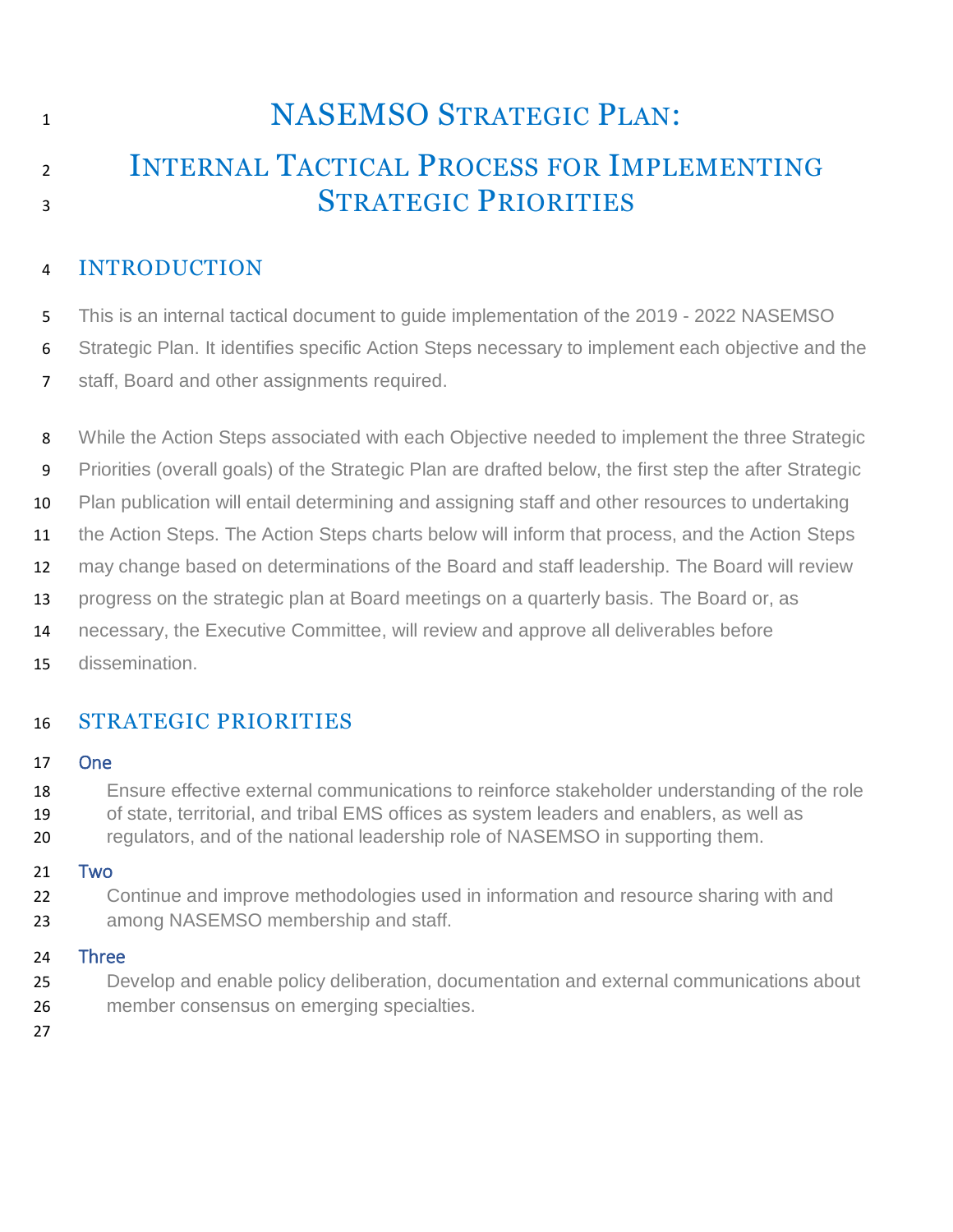## STRATEGIC PRIORITY ONE

- Ensure effective external communications to reinforce stakeholder understanding of the role of state, territorial, and
- tribal EMS offices as system leaders and enablers, as well as regulators, and of the national leadership role of
- NASEMSO in supporting them.

#### THREE YEAR OUTCOME

 An integrated, tactical approach to externally communicating the roles and value of EMS office and NASEMSO leadership to stakeholders.

#### OBJECTIVES

- **Objective 1.1**
- By December 2019, form a workgroup, inclusive of a state EMS director, council, and committee representation from each Region and:
- **Develop comprehensive lists of:**
- o Common state EMS office responsibilities and
- **b** o NASEMSO roles and responsibilities;
- Annually review and update NASEMSO Vision, Mission, and Values statements; and
- Develop a policy and process to ensure that NASEMSO will be proactive to industry-related issues and release statements of support or dissent using data to support statements as available; Speaking points should be developed in accompaniment to policy statements.

| <b>Action Steps</b>                                                                                            | <b>Who</b>                  | <b>Time Frame</b>               | <b>Budget</b> |
|----------------------------------------------------------------------------------------------------------------|-----------------------------|---------------------------------|---------------|
| Review and update NASEMSO Vision and Mission<br>statements; Create Values statements                           | Board & Staff               | <b>Completed</b><br>(Fall 2018) | \$0           |
| Form a workgroup, inclusive of a state EMS director,<br>council, and committee representation from each Region | Executive Committee & Staff | 2 <sup>nd</sup> quarter 2019    | 3 staff hours |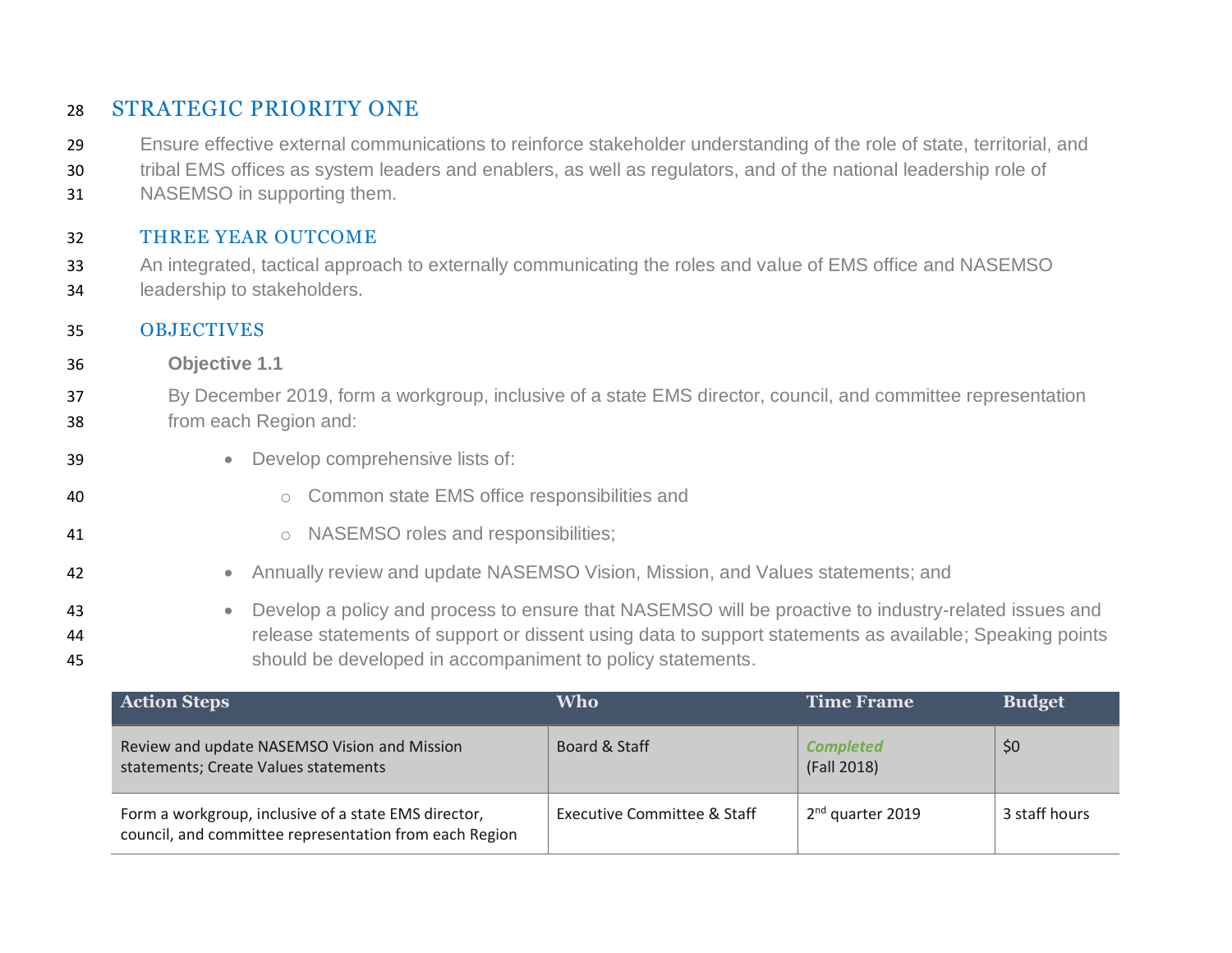|          | Review 2017 Organization, Staffing, and Functions of State<br>EMS Offices monograph Definitive Authority section Table 1<br>to create initial list of responsibilities                   | Workgroup and staff         | 2 <sup>nd</sup> quarter 2019        | 8 staff hours                           |
|----------|------------------------------------------------------------------------------------------------------------------------------------------------------------------------------------------|-----------------------------|-------------------------------------|-----------------------------------------|
|          | Ask Council leadership to review responsibilities list and<br>suggest edits                                                                                                              | Staff                       | End of 2 <sup>nd</sup> quarter 2019 | Included in<br>above (8 staff<br>hours) |
|          | Draft policy/process for developing proactive statements on<br>evolving issues for Board consideration                                                                                   | Staff with workgroup review | 3rd quarter 2019                    | 4 staff hours                           |
|          | Draft a list of NASEMSO roles and responsibilities based on<br>needs of EMS offices given roles and responsibilities<br>identified above and strategic planning surveys in 2015-<br>2017 | Workgroup and staff         | End of 3rd quarter 2019             | 8 staff hours                           |
|          | Publish list of responsibilities on website                                                                                                                                              | Webmaster                   | 4 <sup>th</sup> quarter 2019        | Minimal                                 |
| 46       | <b>Objective 1.2</b>                                                                                                                                                                     |                             |                                     |                                         |
| 47<br>48 | By March 2020, develop effective, consistent speaking points about the system leadership and development roles<br>of EMS offices and of NASEMSO, to include:                             |                             |                                     |                                         |
| 49       | Who we are;<br>$\bullet$                                                                                                                                                                 |                             |                                     |                                         |

- 50 What we do;
- 51 Why it matters;
- 52 **•** History of success;
- 53 **•** Reputation; and
- 54 **•** Relevance inside/outside of EMS.

| <b>Action Steps</b> | <b>Who</b> | Time Frame | <b>Budget</b> |
|---------------------|------------|------------|---------------|
|                     |            |            |               |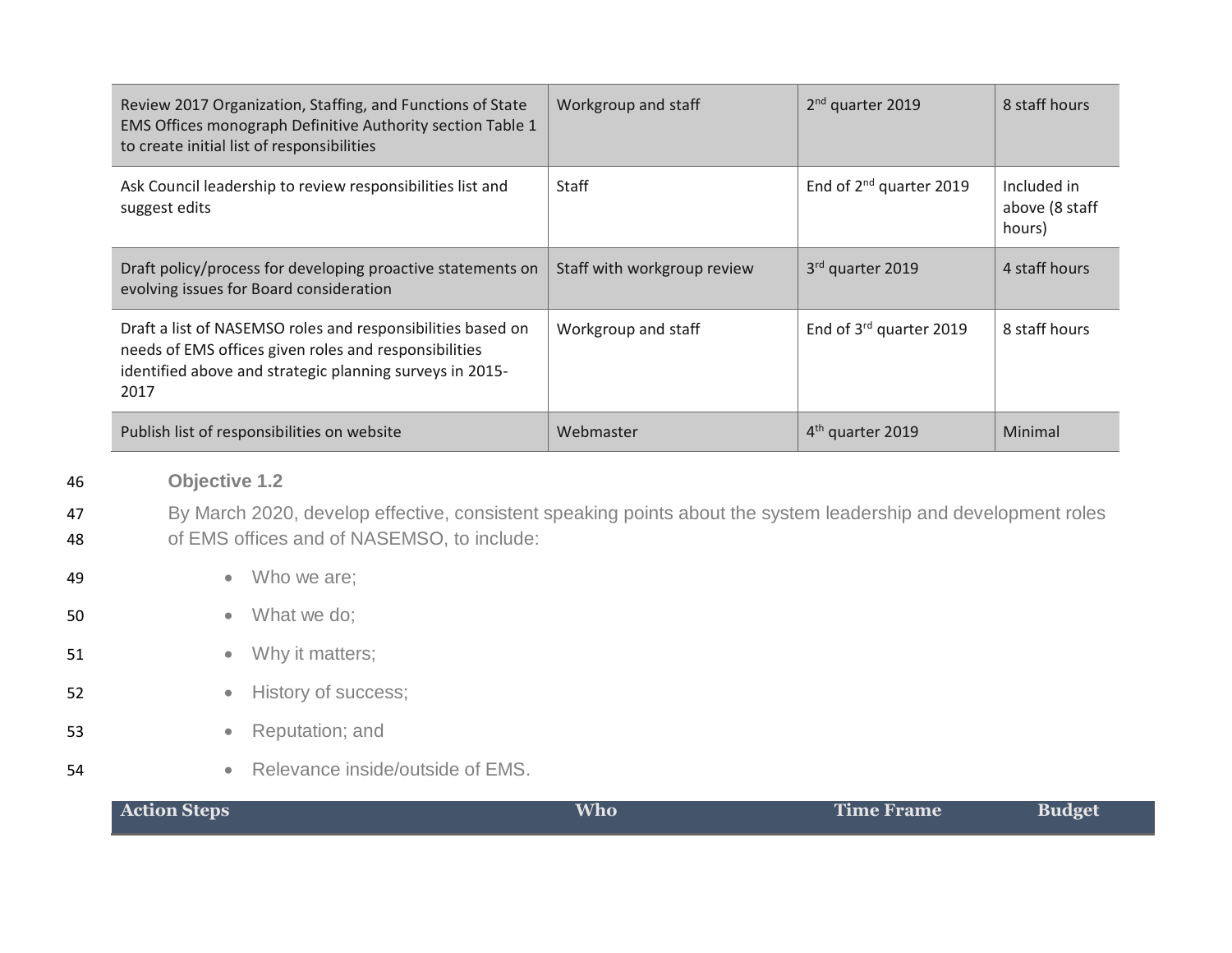| Based on roles and responsibilities work in 1.1, develop<br>speaking points about system leadership and development<br>roles of EMS offices | Workgroup and staff | End of $4th$ quarter 2019    | 24 staff hours |
|---------------------------------------------------------------------------------------------------------------------------------------------|---------------------|------------------------------|----------------|
| Based on roles and responsibilities work in 1.1, develop<br>speaking points about system leadership and development<br>roles of NASEMSO     | Workgroup and staff | End of $4th$ quarter 2019    | 16 staff hours |
| Publish speaking points and provide materials to encourage<br>their use by members. House on members-only section of<br>NASEMSO's website.  | Staff and webmaster | End of $1^{st}$ quarter 2020 | Minimal        |

55 **Objective 1.3**

56 By December 2020, create a roadmap to identify and engage with partner organizations (e.g., NHTSA, HRSA,

57 legislators, other stakeholders); the roadmap should specifically include a focus on funders.

| <b>Action Steps</b>                                                                                                                                      | <b>Who</b>                                                                            | <b>Time Frame</b>            | <b>Budget</b>  |
|----------------------------------------------------------------------------------------------------------------------------------------------------------|---------------------------------------------------------------------------------------|------------------------------|----------------|
| Perform a gap analysis of NASEMSO funding partners and<br>other liaisons to determine where additional partnerships<br>would be appropriate and feasible | Strategic Partnerships Director,<br><b>Executive Director and President-</b><br>Elect | End of 3rd quarter 2019      | 8 staff hours  |
| Create draft roadmap, including directions for engaging with<br>funding partner liaisons identified by gap analysis                                      | <b>Strategic Partnerships Director</b>                                                | End of 1st quarter 2020      | 24 staff hours |
| Preview roadmap at Annual Meeting; gather input                                                                                                          | <b>Strategic Partnerships Director</b>                                                | 2nd quarter 2020             | 3 staff hours  |
| Finalize roadmap                                                                                                                                         | <b>Strategic Partnerships Director</b>                                                | 3rd quarter 2020             | 4 staff hours  |
| Make partner liaison assignment updates as needed                                                                                                        | President-Elect and Executive<br>Director                                             | Ongoing                      | Ongoing        |
| Publish roadmap internally                                                                                                                               | <b>Staff</b>                                                                          | 4 <sup>th</sup> quarter 2020 | Minimal        |

58 **Objective 1.4**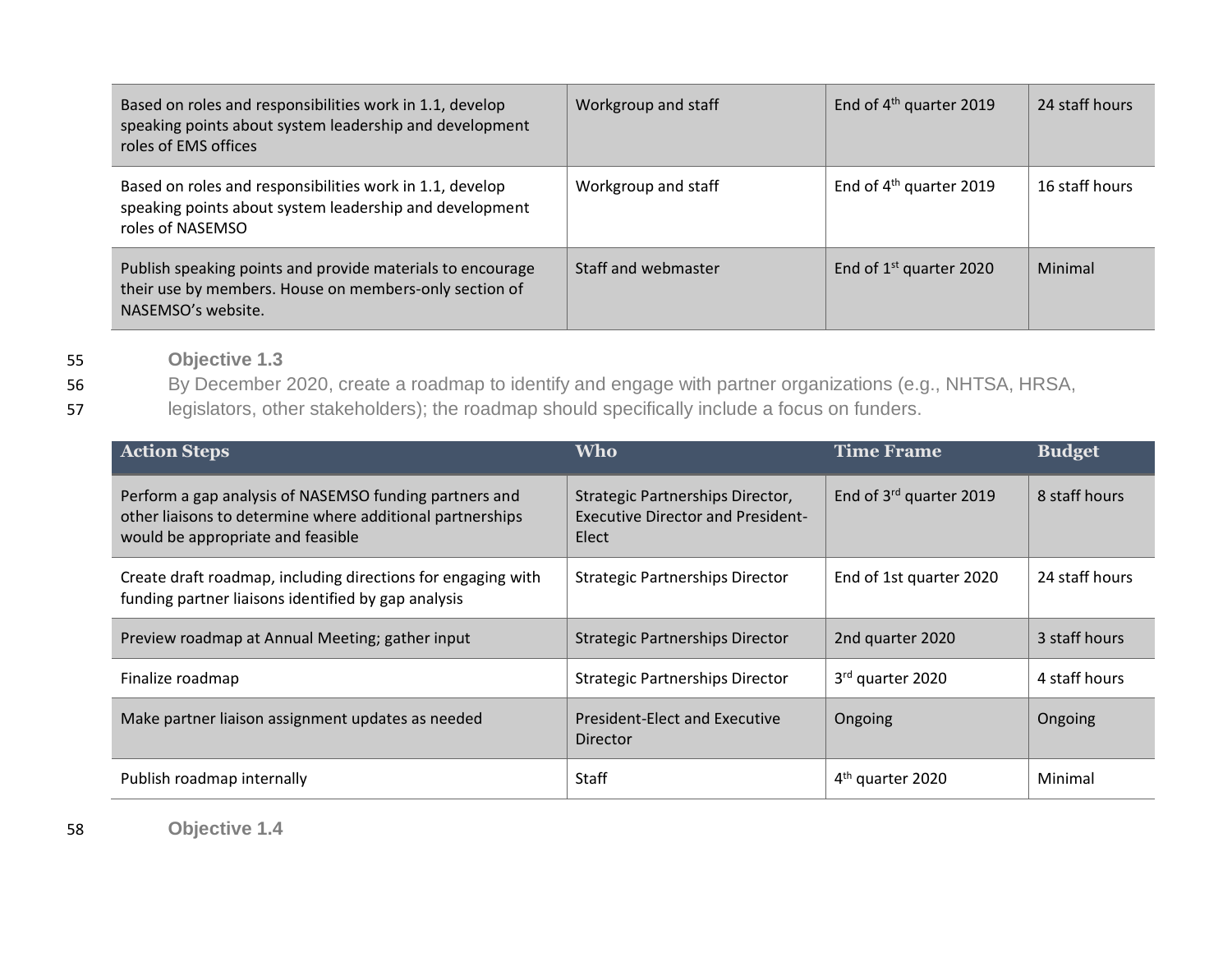59 By June 2021, implement a marketing plan that employs an array of current technologies to deliver newly 60 developed external messaging about the depth, breadth, and impact of EMS office and NASEMSO's services and 61 functions.

| <b>Action Steps</b>                                                                                                                                                                                             | <b>Who</b>                                                                           | <b>Time Frame</b>                           | <b>Budget</b>  |
|-----------------------------------------------------------------------------------------------------------------------------------------------------------------------------------------------------------------|--------------------------------------------------------------------------------------|---------------------------------------------|----------------|
| Develop coordinated schedule of e-learning offerings and<br>maintain a catalog of council and committee ideas for future<br>sessions.                                                                           | Council and committee staff and<br>chairs; Strategic Partnerships<br><b>Director</b> | 2 <sup>nd</sup> quarter 2019 and<br>ongoing | <b>TBD</b>     |
| Begin to offer monthly e-learning programs                                                                                                                                                                      | <b>Strategic Partnerships Director</b>                                               | 3rd quarter 2019                            | <b>TBD</b>     |
| Determine planning/funding method for acquiring marketing<br>expertise                                                                                                                                          | TBD by Board/EC                                                                      | 3rd quarter 2019                            | 8 staff hours  |
| Create ad hoc member workgroup to work with marketing<br>team                                                                                                                                                   | ED/Board                                                                             | 2 <sup>nd</sup> quarter 2020                | 3 staff hours  |
| Initiate marketing support business relationship. Includes RFP<br>development, dissemination, selection; contract development<br>and negotiation; marketing team, NASEMSO staff, and<br>Committee organization. | Staff and Board/EC                                                                   | 2 <sup>nd</sup> quarter 2020                | 40 staff hours |
| Draft marketing plan for Board review                                                                                                                                                                           | Marketing staff, NASEMSO staff<br>and workgroup (TBD)                                | 3rd quarter 2020                            | 16 staff hours |
| Finalize marketing plan                                                                                                                                                                                         | Marketing staff, NASEMSO staff,<br>workgroup (TBD), Board                            | 1st quarter 2021                            | 8 staff hours  |
| Implement marketing plan                                                                                                                                                                                        | Marketing staff/workgroup (TBD)                                                      | 2 <sup>nd</sup> quarter 2021 and<br>ongoing | 24 staff hours |

## 62 STRATEGIC PRIORITY TWO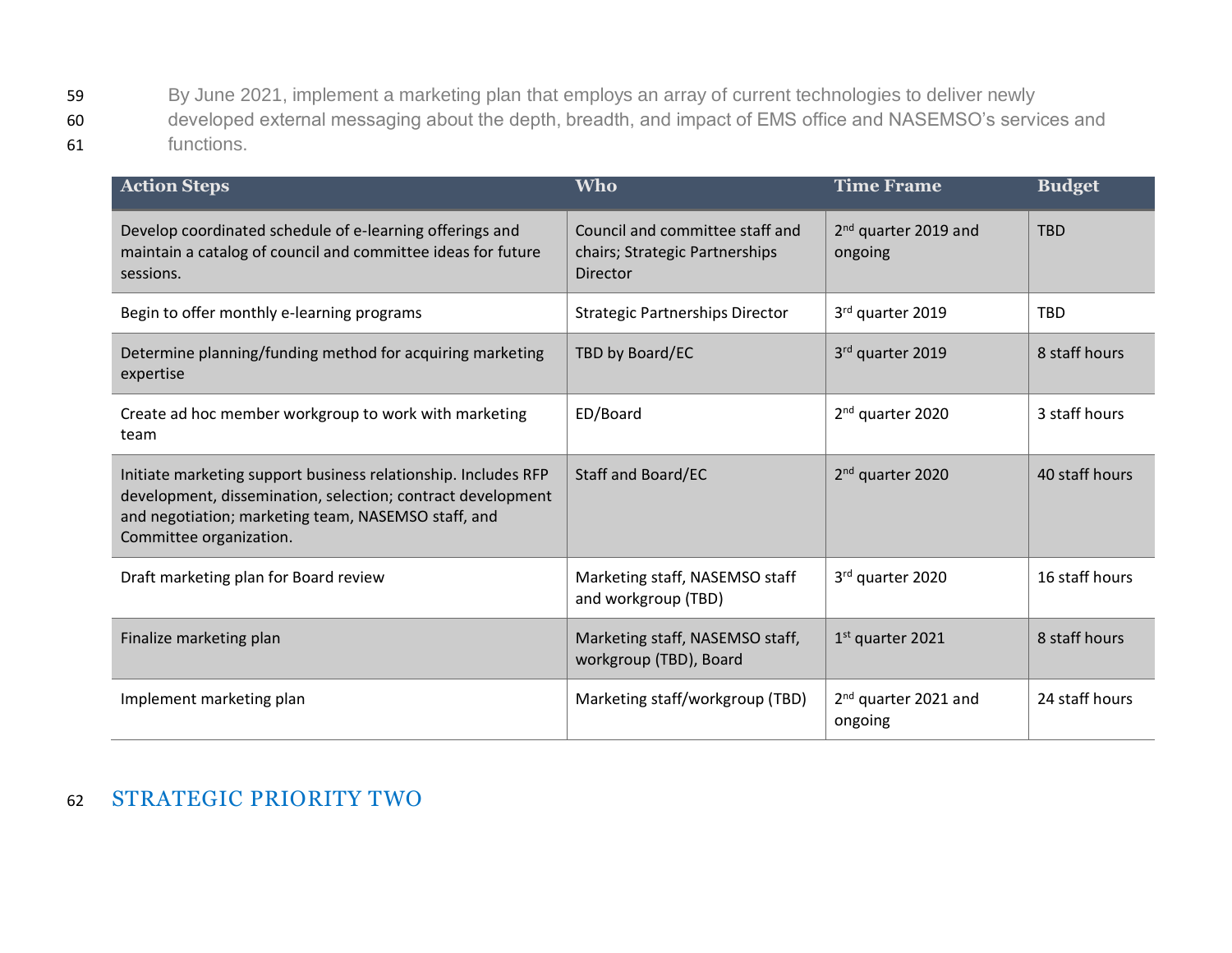63 Continue and improve methodologies used in information and resource sharing with and among NASEMSO 64 membership and staff.

#### 65 THREE YEAR OUTCOME

66 An integrated, tactical approach to internally communicating information and resources benefitting NASEMSO and its 67 members.

#### 68 OBJECTIVES

- 69 **Objective 2.1**
- 70 By September 2019, make changes to improve the website content and organization so that information and
- 71 resources are contemporary and include current national topics (e.g., model legislation, FirstNet implementation,
- 72 community paramedicine, specialty credentialing) are more accessible for members.

| <b>Action Steps</b>                                                      | <b>Who</b>                       | <b>Completion Time</b><br>Frame | <b>Budget</b>   |
|--------------------------------------------------------------------------|----------------------------------|---------------------------------|-----------------|
| Acquire sitemap from webmaster and assign staff on a per-<br>page basis. | Web staff and Executive Director | $2nd$ quarter 2019              | 2 staff hours   |
| In-depth staff review of all website documents and pages.                | Staff                            | 3 <sup>rd</sup> quarter 2019    | 256 staff hours |

#### 73 **Objective 2.2**

- 74 By March 2021, make changes to expand and otherwise improve the new member orientation experience by:
- 75 Enhancing access to the new member orientation through e-learning and e-conferencing;
- 76 Develop orientation programming specific to council functions; and
- 77 **•** Create a mentoring program for new members.

| <b>Action Steps</b>                    | Who         | Time Frame         | <b>Budget</b> |
|----------------------------------------|-------------|--------------------|---------------|
| Create new member orientation document | Staff (TBD) | $2nd$ quarter 2019 | 4 staff hours |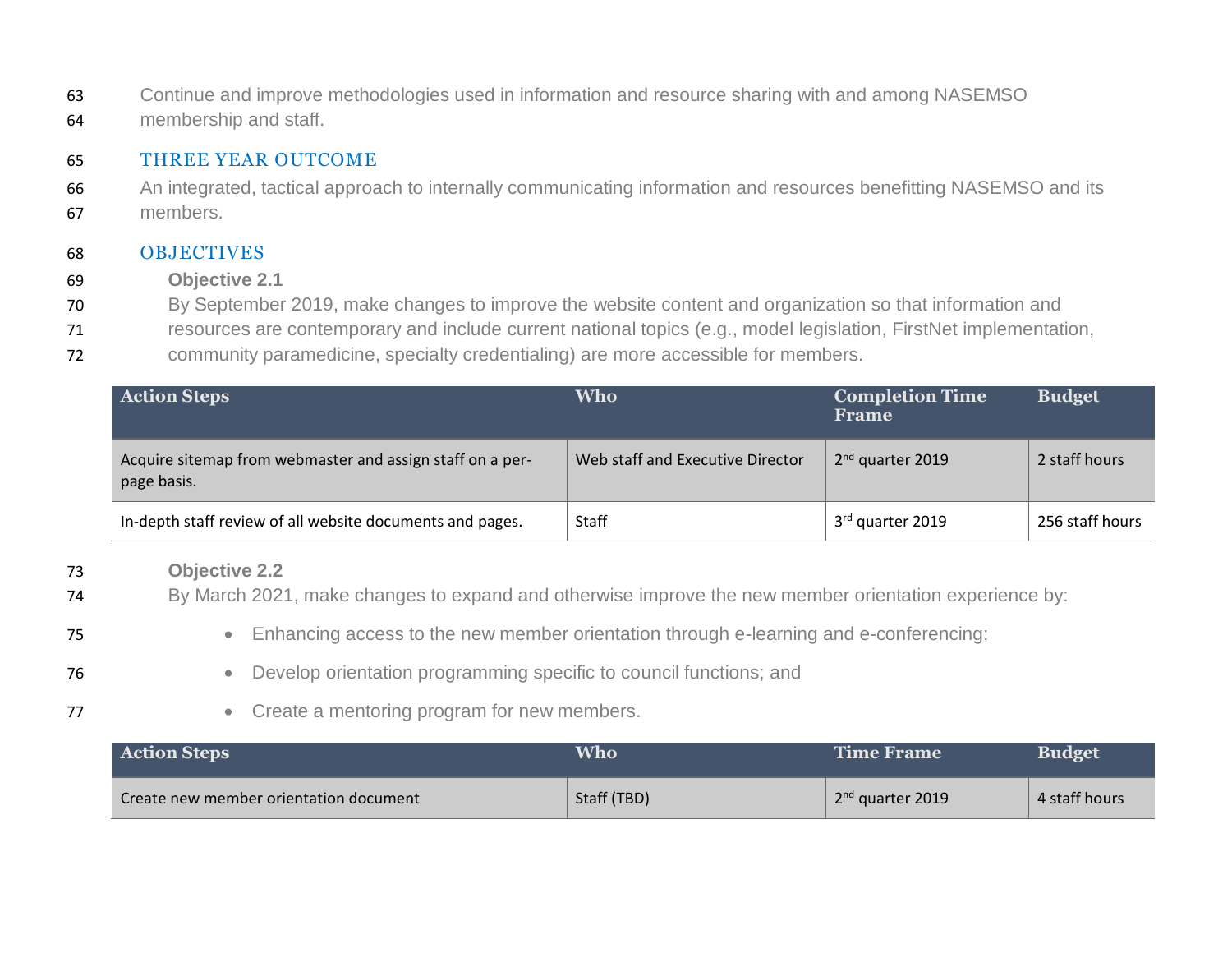| Identify new member e-learning and e-conferencing platform<br>capabilities that are easy to access and cost-effective                              | Staff (TBD)              | 2 <sup>nd</sup> quarter 2020    | 16 staff hours +<br>potential new<br>platform cost<br><b>TBD</b> |
|----------------------------------------------------------------------------------------------------------------------------------------------------|--------------------------|---------------------------------|------------------------------------------------------------------|
| Solicit council and committee input on content for new<br>orientation program and compile responses                                                | TBD by Board/ED          | 2 <sup>nd</sup> quarter 2020    | 32 staff hours                                                   |
| Determine content, development, and delivery methodology                                                                                           | <b>Staff TBD</b>         | 3rd quarter 2020                | 4 staff hours                                                    |
| Create new member orientation content based on above                                                                                               | Staff and leadership TBD | 1 <sup>st</sup> quarter 2021    | 56 staff hours                                                   |
| Create and disseminate user guide for selected e-conferencing<br>and e-learning platform(s). Make available to new members<br>on an ongoing basis. | TBD by Board/ED          | 3rd quarter 2020 and<br>ongoing | 4 staff hours                                                    |
| Review previous NASEMSO mentoring program                                                                                                          | TBD by Board/ED          | 3rd quarter 2020                | 4 staff hours                                                    |
| Develop Council suggestions into mentoring program content                                                                                         | TBD by Board/ED          | 4 <sup>th</sup> quarter 2020    | 4 staff hours                                                    |
| Develop proposal for revised, self-sustaining mentoring<br>program                                                                                 | TBD by Board/ED          | 4 <sup>th</sup> quarter 2020    | 15 staff hours                                                   |
| Prepare new orientation program and mentor program for<br>"reveal" and use at 2021 Annual Meeting                                                  | TBD by Board/ED          | 1 <sup>st</sup> quarter 2021    | 2 staff hours                                                    |

78 **Objective 2.3**

79 By May 2019, make the resource commitment to continue to maintain member awareness of national

80 communications and technology development and implementation impacting EMS in the public safety and health

81 care fields, and represent national EMS community interests.

| <b>Action Steps</b>                                                                                                | <b>Who</b>   | Time Frame         | <b>Budget</b> |
|--------------------------------------------------------------------------------------------------------------------|--------------|--------------------|---------------|
| Maintain communications technology advisor (CTA) position<br>for NASEMSO and other key leadership EMS associations | <b>Board</b> | $2nd$ quarter 2019 | 475 Hours     |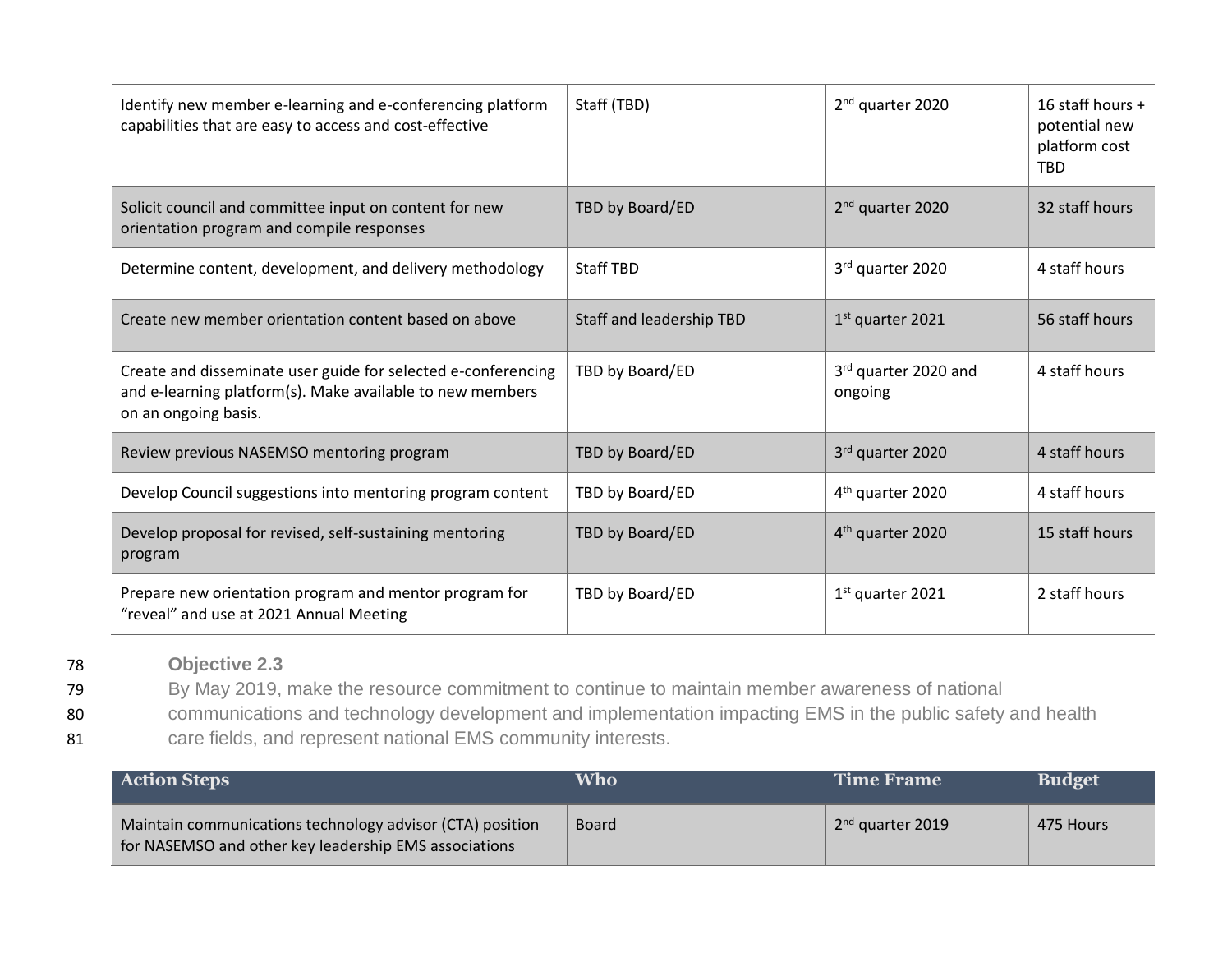| Continue to support representation by CTA at SafeCom,<br>NPSTC, FirstNet, FirstNet PSAC, IWCE, APCO, NENA, NG911<br>and related venues  | <b>CTA</b> | 3rd quarter 2019 and<br>ongoing | Included above<br>(Approx. 60%)                   |
|-----------------------------------------------------------------------------------------------------------------------------------------|------------|---------------------------------|---------------------------------------------------|
| Continue communications listsery, maintain currency in public<br>safety communications developments, technical assistance to<br>offices | <b>CTA</b> | 3rd quarter 2019 and<br>ongoing | Included above<br>$\langle$ approx. 25% $\rangle$ |
| Staff NASEMSO communications committee in cooperation<br>with NPSTC EMS workgroup                                                       | <b>CTA</b> | 3rd quarter 2019 and<br>ongoing | Included Above<br>(Approx. 15%)                   |

82 **Objective 2.4**

83 By September 2019, develop a transparent, ongoing communication process among directors, data managers,

84 trauma managers, and members of other councils about data matters.

| <b>Action Steps</b>                                                                                                    | Who                 | Time Frame                                  | <b>Budget</b> |
|------------------------------------------------------------------------------------------------------------------------|---------------------|---------------------------------------------|---------------|
| Solicit suggestions for discussion items around data issues for<br>upcoming communication opportunities                | Board and DMC staff | 2 <sup>nd</sup> quarter 2019 and<br>ongoing | 2 staff hours |
| Consider the creation of a Data Coordination Committee with<br>representation of Board, DMC, other interested councils | DMC and Directors   | End of $2^{nd}$ quarter 2019                | <b>TBD</b>    |

- 85 **Objective 2.5**
- 86 By December 2019, create or enhance networking opportunities for members through:
- 87  **Annual and regional in-person meetings;** 88 **• Regional, committee, and council conference calls; and** 89 • Podcasts, listserves, and webinars of general interest to members and specific to councils and 90 committees.

| <b>Action Steps</b> | Who | <b>Time Frame</b> | <b>Budget</b> |
|---------------------|-----|-------------------|---------------|
|---------------------|-----|-------------------|---------------|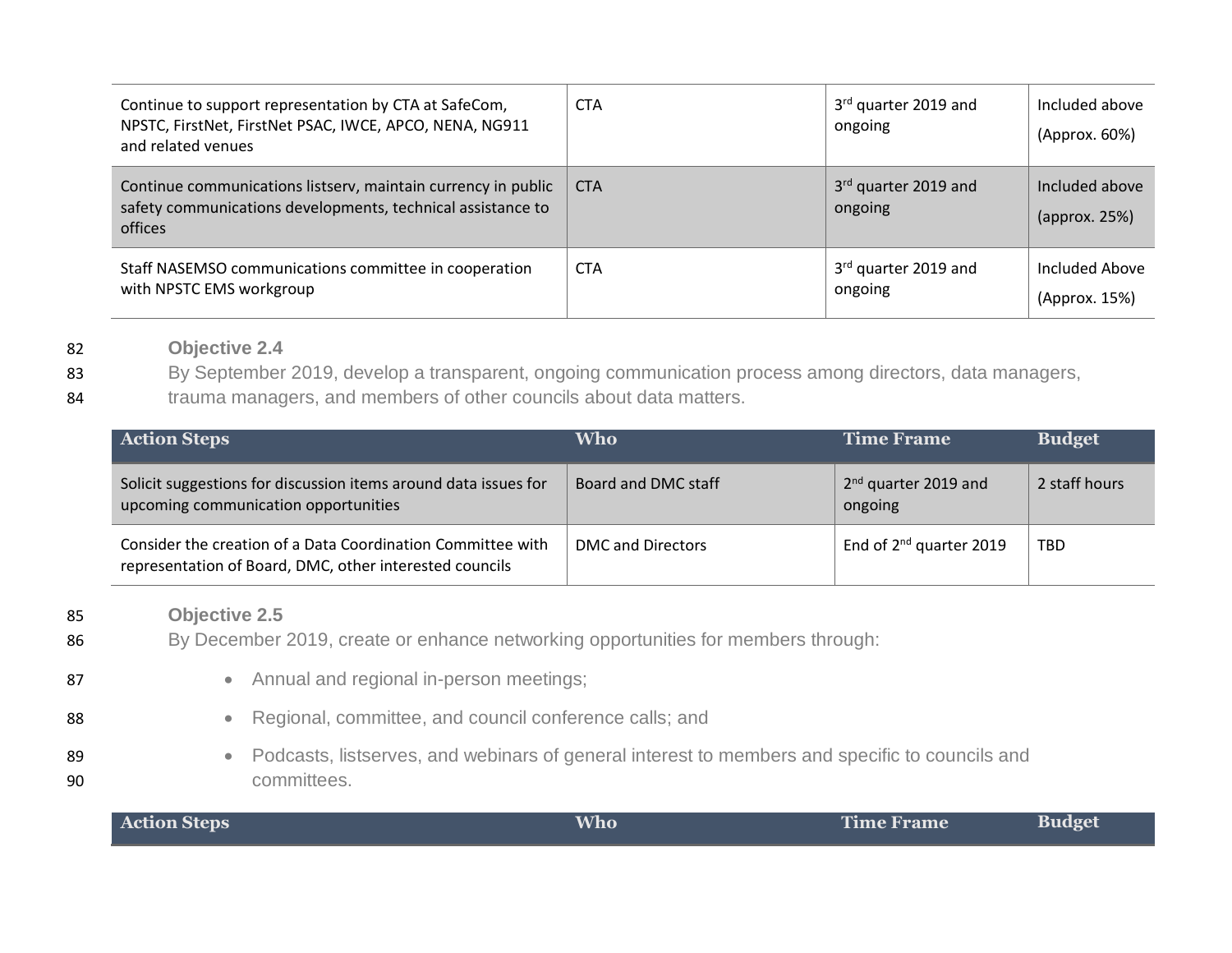| Review annual meeting configuration, recommend changes to<br>Board; adopt changes for 2020 meeting                                              | Program Committee                      | $1st$ quarter 2020                  | No impact  |
|-------------------------------------------------------------------------------------------------------------------------------------------------|----------------------------------------|-------------------------------------|------------|
| Review and coordinate master schedule of regional, council,<br>and committee teleconference calls                                               | Staff as TBD by ED                     | $1st$ quarter 2019 and<br>ongoing   | No impact  |
| Assure staff support of region, council, and committee<br>teleconference calls                                                                  | Board via ASMI management<br>agreement | $1st$ quarter 2019 and<br>ongoing   | No impact  |
| Regional Chairs to submit plan to the Board for 2019 in-person<br>meetings                                                                      | Regional chairs                        | 2nd quarter 2019                    | No impact  |
| Plan and hold regional fall meetings as time/resources permit                                                                                   |                                        |                                     |            |
|                                                                                                                                                 | Regional chairs/NASEMSO staff          | 3rd-4 <sup>th</sup> quarter 2019    | <b>TBD</b> |
| Review regional meetings processes used and outcomes<br>including member satisfaction (e.g. actively survey members,<br>produce reports, etc.?) | Regional chairs/ED                     | End of 4 <sup>th</sup> quarter 2019 | TBD        |
| Coordinate development of sponsored podcasts, listservs, and<br>webinars with e-learning initiatives (Objective 2.2)                            | TBD by Board/ED                        | 2 <sup>nd</sup> quarter 2019        | No impact  |

## 91 STRATEGIC PRIORITY THREE

92 Develop and enable policy deliberation, documentation, and external communications about member consensus on 93 emerging specialties.

#### 94 THREE YEAR OUTCOME

- 95 An integrated tactical approach to evaluating the system impact, value, and logistical practicality of emerging
- 96 specialties within our system and communicating NASEMSO's position on these.

#### 97 OBJECTIVES

98 **Objective 3.1**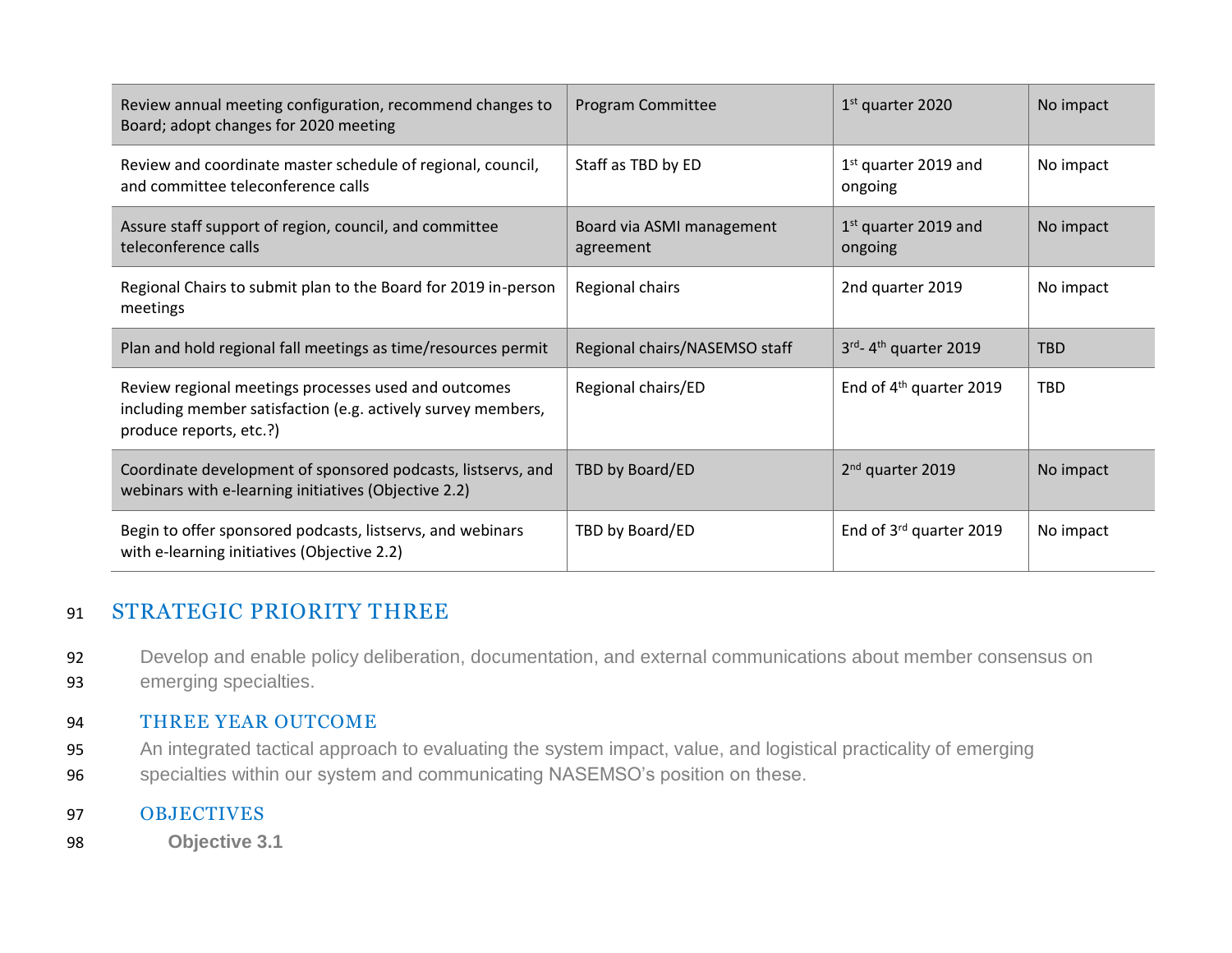99 By December 2019, establish policy and procedures for NASEMSO to identify existing, emerging, or otherwise 100 changing EMS specialties and which of these engender concern among members..

| <b>Action Steps</b>                                                                                                                                                                                                                                                                                                                                                                                                                  | <b>Who</b>   | <b>Time Frame</b> | <b>Budget</b> |
|--------------------------------------------------------------------------------------------------------------------------------------------------------------------------------------------------------------------------------------------------------------------------------------------------------------------------------------------------------------------------------------------------------------------------------------|--------------|-------------------|---------------|
| Research existing and emerging EMS-related specialties<br>(outside of widely accepted EMS licensing levels) and develop<br>a list including the status of each. This becomes the first<br>"NASEMSO List of EMS Specialties".                                                                                                                                                                                                         | <b>Staff</b> | 3rd quarter 2019  | 8 staff hours |
| Draft a policy about maintaining and periodically reviewing the<br>"List of EMS Specialties" (the essence of which is to maintain<br>member awareness of such specialties as they emerge or<br>change status and their impact on EMS clinical, operational,<br>and personnel licensing practices, and to develop NASEMSO<br>position statements when the membership expresses a<br>concern about an emerging of changing specialty). | Staff        | 3rd quarter 2019  | 2 staff hours |
| Draft a set of procedures to implement the above policy. The<br>procedures may include member survey or other mechanisms<br>to identify changes needed to the "NASEMSO List of EMS<br>Specialties" and to identify member concerns (and potential<br>NASEMSO position statements) about them.                                                                                                                                        | <b>Staff</b> | 3rd quarter 2019  | 6 staff hours |

#### 101 **Objective 3.2**

#### 102 By June 2020, pilot the policy and procedures.

| <b>Action Steps</b>                                                                                                                                                                                                                   | Who          | <b>Time Frame</b>            | <b>Budget</b>  |
|---------------------------------------------------------------------------------------------------------------------------------------------------------------------------------------------------------------------------------------|--------------|------------------------------|----------------|
| Use the draft policy and procedures to review and update the<br>"NASEMSO List of EMS Specialties" and to identify concerns<br>which members have reported about existing, emerging, or<br>otherwise changing specialties on the List. | <b>Staff</b> | 4 <sup>th</sup> quarter 2019 | 24 staff hours |
| Review and research specialties about which concern has<br>been expressed and prepare a summary document.                                                                                                                             | <b>Staff</b> | 2 <sup>nd</sup> quarter 2020 | 16 staff hours |